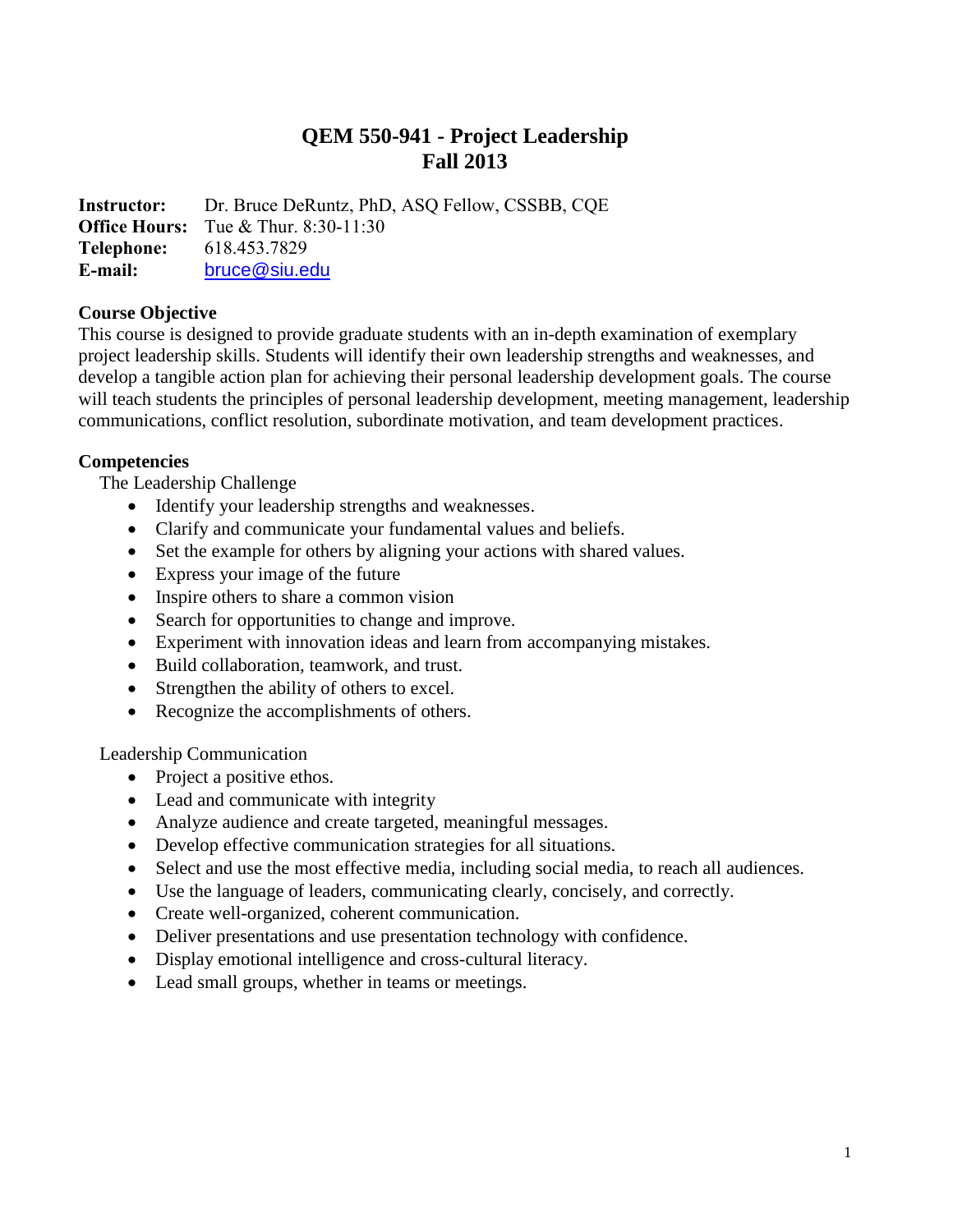#### **REQUIRED TEXTS:**

- Barrett, D. (2011). Leadership Communication. 3<sup>rd</sup> Edition. McGraw-Hill. ISBN 978-0-07-337777-3
- Kouzes & Posner (2010). *The Leadership Challenge, 4th Edition*. Jossey-Bass. ISBN 978-0- 7879-8491-5

#### **ACADEMIC CONDUCT:**

Cheating on examinations, submitting work of other students as your own, or plagiarism in any form will result in penalties ranging from an F on the assignment to expulsion from the university, depending on the seriousness of the offense.

#### **Recommended Affiliation and Resources:**

Students are encouraged to join the Project Management Institute [\(http://www.pmi.org/\)](http://www.pmi.org/)

#### **Useful Reference Journals and business publications:**

| <b>Business Week</b>               | Organizational Behavior and Human Decision    |
|------------------------------------|-----------------------------------------------|
| <b>Business and Society Review</b> | Processes                                     |
| Ethics                             | Organizational Behavior and Human Performance |
| Forbes                             | <b>PM</b> Network                             |
| Fortune                            | <b>Project Management Journal</b>             |
| <b>Harvard Business Review</b>     | Projects @Work                                |
| Journal of Occupational Behavior   | Trends in Organizational Behavior             |
|                                    | <b>Wall Street Journal</b>                    |

## **GRADING POLICY**

No late assignments accepted.

## **EVALUATION**

Evaluation of learner performance will be based on the following:

| <b>Chapter Applications</b>          |       | 70 Points |
|--------------------------------------|-------|-----------|
| Topical article reviews              |       | 90 Points |
| Personal Leadership Improvement plan |       | 70 Points |
| Discussion board participation       |       | 70 Points |
|                                      | Total | - 300     |

| <b>Grading Scale:</b> | $270 - 300 = A$      |
|-----------------------|----------------------|
|                       | $240 - 270 = B$      |
|                       | $210 - 240 = C$      |
|                       | $=$ Failing<br>< 240 |

## **STUDENT TASKS**

All assignments are to be turned in through the SIUC D2L website by **11:59 p.m. on the date specified**.

**1. Chapter Applications – see specific point values**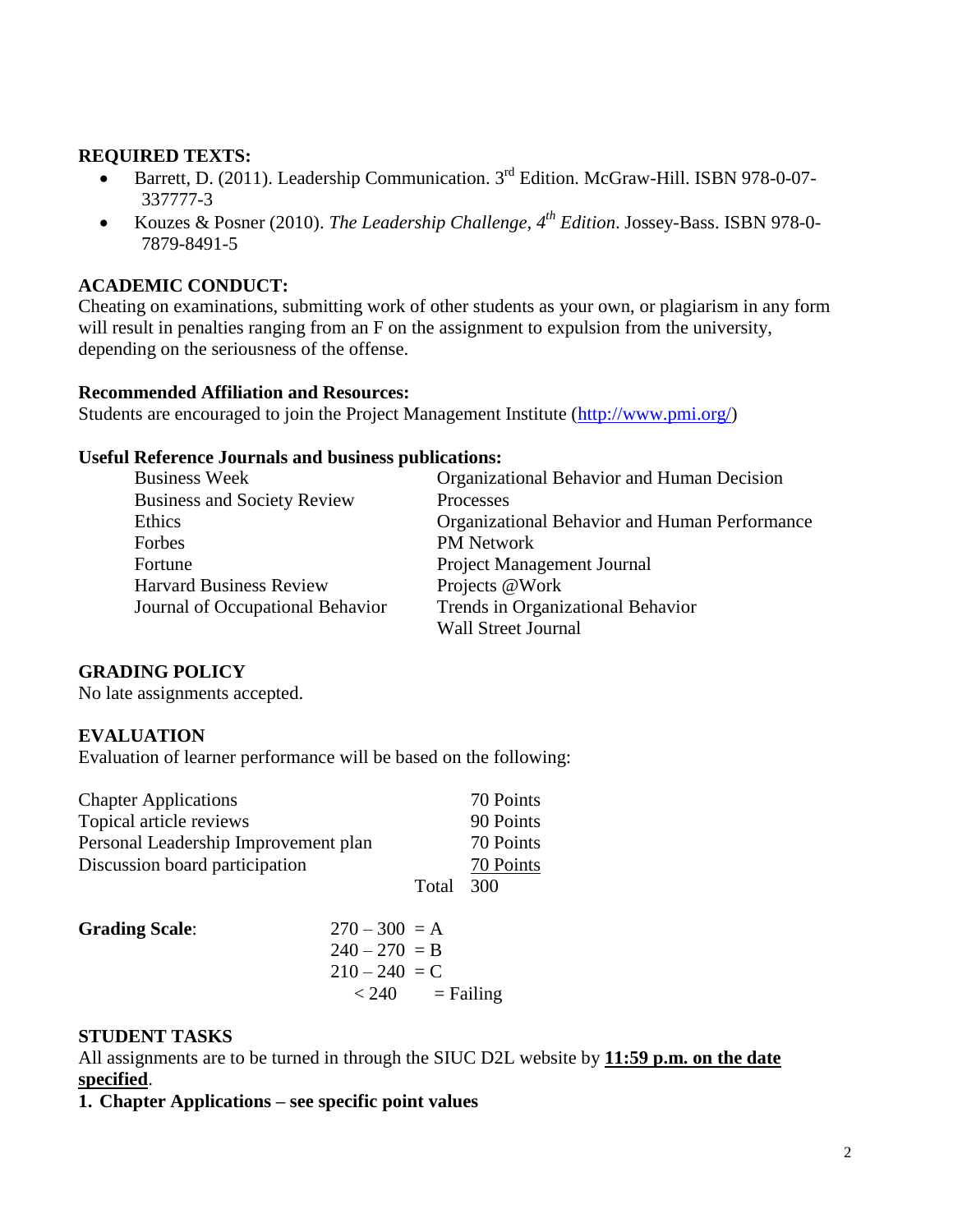Application assignments are found at the end of a chapter. They are designed to give students practical experiences that will reinforce the chapter's learning objectives.

#### **2. Topical Papers (Article reviews) – 10 points each**

Students will prepare a series of topical papers based on information obtained from current professional journals and other professional literature of the field. The topic for each article is listed under the Assignments Due column in the Topics Calendar below. See attachment for format.

Read and analyze the assigned article linked/attached to the course schedule portion of the syllabus.

On one single page include the following:

- complete biographical information in current APA  $(5<sup>th</sup>$  edition) format,
- a brief *summary* noting all main elements or ideas of the article (use no more than half the page for this section), and
- your *reaction* to this article. Your reaction should include implications or application of the ideas from the article in your own current or future project management activities. Give *specific examples* of your use or potential use of what you learned from the ideas in this article.

The individual article review reports will be graded on the content and quality of writing. Make your report clear and concise, grammatically correct and professional looking. You must include all the points listed above. And last, you must adhere to the length requirement.

#### **3. Personal Leadership Improvement Plan – 70 points**

At the conclusion of The Leadership Challenge section, students will develop a personal leadership improvement plan that will assist them in becoming a stronger leader.

Developing your Personal Leadership Improvement Plan required requires introspection of yourself and feedback from your trusted peers. You will use the Leadership Practices Inventory (LPI) survey to collect the unbiased feedback you need to develop your plan. There are 4 steps to completing your plan; Self-Assessment, External Assessment, Gap Analysis, and Action Plan.

## **1) Self-Assessment**

Obtain the Leadership Practices Inventory from your professor and complete the survey for yourself. Analyze the results and note your leadership strengths and weaknesses.

#### **2) External Assessment**

Ask one family member (provide name) and one employers (provide name) complete the LPI survey. Analyze the results and note your actual leadership strengths and weaknesses.

## **3) Gap Analysis**

Perform a gap analysis between your perceived strengths and weaknesses and your actual strengths and weaknesses. Analyze the types of differences that exist and why. In general, why do you think your scores came out this way, and what does this mean. Be sure you go beyond a simple explanation and delve into the implications.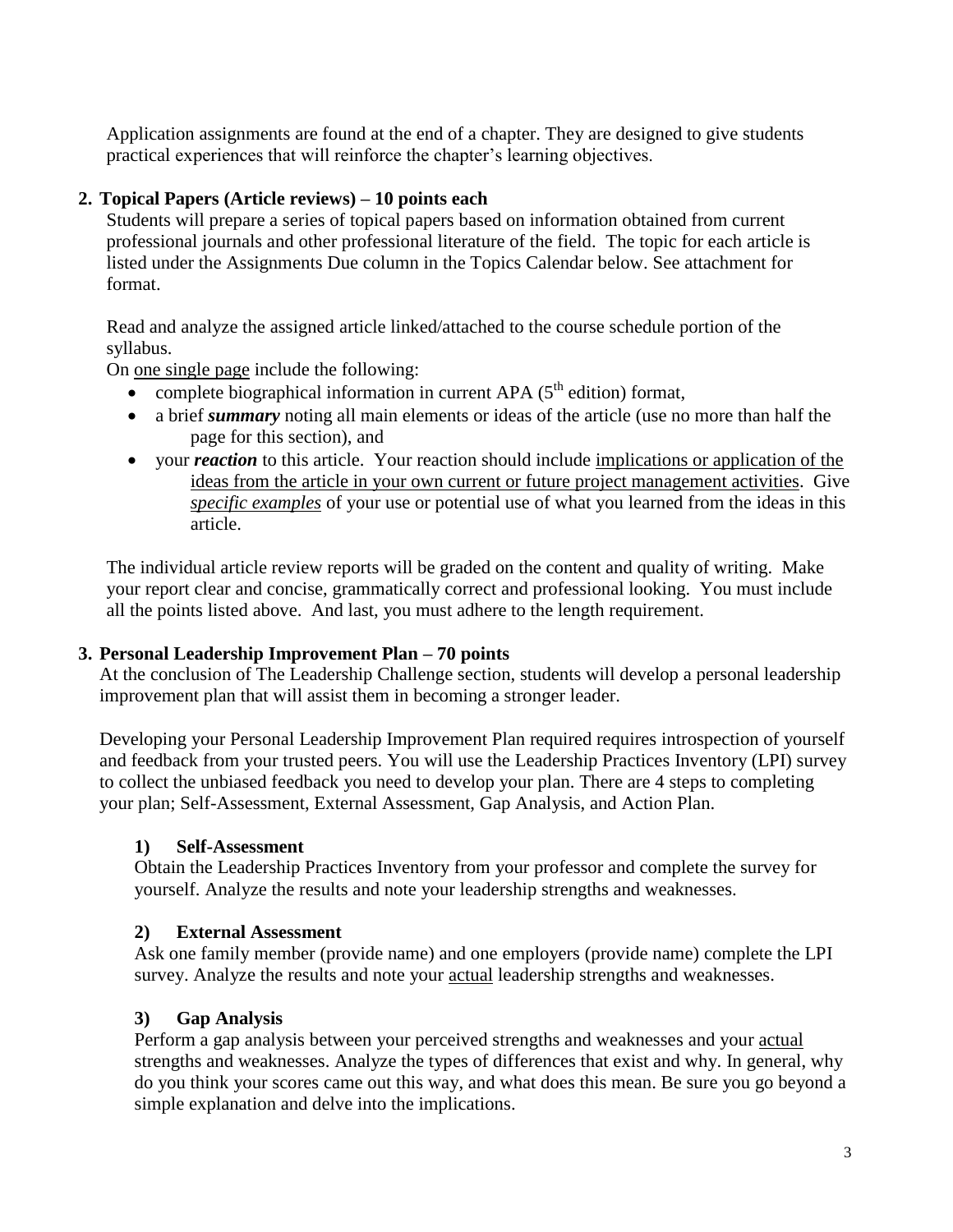# **4) Action Plan**

Using what you learned in this class, develop a detailed action plan stating your leadership strengths and weaknesses and what you need to do to turn your weaknesses into strengths. Present your action plan using Kouzes and Posner's 5 leadership practices. For each leadership weakness you identify, describe what you would like to improve and envision how you would demonstrate it. Identify the specific **tangible** steps you can take to improve. It is very important that your actions be tangible and not just "try harder". Definition of Tangible: *real or actual, rather than imaginary or visionary: ex. the tangible benefits of sunshine*.

# **4. Discussion Board**

(5 pts. per question)

Go to the Discussion Board and comment on how you and your peers are applying the article information.

- 3.5 The student has answered only some of the question or did not address the question with an adequate level of articulation.
- 4.0 The student has answered the question(s) completely and provided a successful response.
- 4.5 The student has answered the question(s) successfully and engaged other classmates in robust discussion on their responses.
- 5.0 The student has not only answered the question(s) and engaged others in discussion, but has provided insightful commentary and/or offered additional outside material to enhance the discussion.

**Note**: A 0.5 point deduction will be assigned to anyone who posts the bulk of the discussion posts on the last (day) of the module.

| Date<br>week                          | <b>Topic</b>             | <b>Assignments</b> |                                                       |                         |
|---------------------------------------|--------------------------|--------------------|-------------------------------------------------------|-------------------------|
|                                       |                          | <b>Video</b>       | <b>Reading Assignments</b>                            | <b>Assignments</b>      |
| $\frac{\text{Aug }19}{\text{Aug }19}$ | What Leaders Do and      | Steve Jobs         | The Leadership Challenge                              | Begin data collection   |
|                                       | <b>What Constituents</b> | <sub>on</sub>      | $(TLC)$ pp. 1-44                                      | for Personal Lead.      |
|                                       | Expect                   | Leadership         |                                                       | Improvement Plan.       |
|                                       |                          |                    | Article: 360 Degree                                   | <b>Discussion Board</b> |
|                                       |                          |                    | Feedback and Leadership                               | Topic (see specific     |
|                                       |                          |                    | Development                                           | date on D2L)            |
|                                       |                          |                    |                                                       | Leadership              |
|                                       |                          |                    |                                                       | Development article     |
|                                       |                          |                    |                                                       | review                  |
| Aug $26$                              | Model the Way            | Emma               | TLC pp. 44-102                                        | Mentoring article       |
|                                       |                          | Horn               |                                                       | review                  |
| 2                                     |                          |                    | <b>Article: Mentor networks</b><br>and career success |                         |

# **Topics Calendar**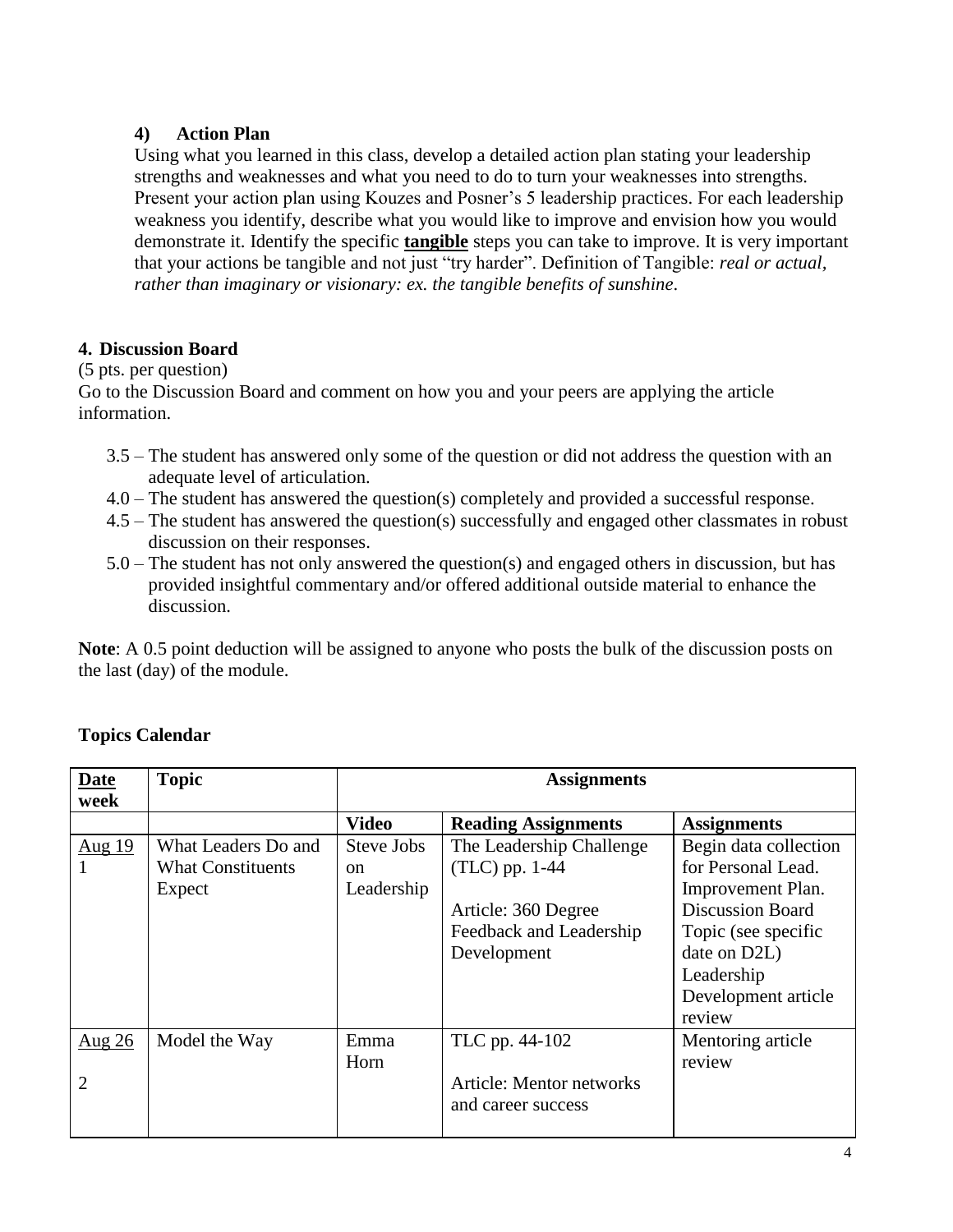| Sept. $9$      | Inspire a Shared           | Herve             | TLC pp. 103-160                          | Motivation article      |
|----------------|----------------------------|-------------------|------------------------------------------|-------------------------|
| 3              | Vision                     | Houdre            |                                          | review                  |
|                |                            |                   | Article: One more time:                  |                         |
|                |                            |                   | How do you motivate                      |                         |
|                |                            |                   | employees?                               |                         |
| Sept. 16       | Challenge the Process      | Jennifer          | TLC pp.161-220                           | Innovation article      |
| 4              |                            | Ernst             |                                          | review                  |
|                |                            |                   | Article: The discipline of<br>innovation |                         |
|                | Enable Others to Act       | Mike              | TLC pp. 221-278                          | <b>Team Development</b> |
| Sept. 23       |                            | Ramirez           |                                          | article review          |
|                |                            |                   | Article: Creating hot teams              |                         |
| Sept. 30       | <b>Encourage the Heart</b> | Tom               | TLC pp. 279-336                          | Love and Leadership     |
| 6              |                            | Johnson           |                                          | article review          |
|                |                            |                   | <b>TBD</b>                               |                         |
|                |                            |                   |                                          |                         |
| Oct. $7$       | Leadership for             |                   | TLC pp. 337-351                          | Greatness article       |
|                | Everyone                   |                   |                                          | review                  |
|                |                            |                   | Article: What it takes to be             |                         |
|                |                            |                   | great.                                   |                         |
| Oct. 14        | <b>NO CLASS</b>            |                   |                                          |                         |
|                |                            |                   |                                          |                         |
| Oct. 21        | What is leadership         |                   | Leadership                               | Application 1.1, 50     |
| 8              | communication              |                   | Communications (LC) pp.<br>$1 - 23$      | pts.                    |
|                | Chronology of a            |                   | Article: Seven Ages of a                 | Ages of a leader        |
|                | leader                     |                   | Leader                                   | article review          |
|                |                            |                   |                                          | Personal Leadership     |
|                |                            |                   |                                          | <b>Improvement Plan</b> |
|                |                            |                   |                                          | Due                     |
| Oct. 28        | Leadership                 |                   | LC pp. 29-51                             | Application 2.2, pg.    |
| 9              | communication,             |                   |                                          | 52, 10 points           |
|                | purpose, strategy,         |                   |                                          |                         |
|                | structure                  |                   |                                          |                         |
| Nov. $4$<br>10 | Language of leaders        |                   | LC pp. 58-97                             | Applications 3.1-3.5,   |
| Nov. 11        | Leadership                 | Kawasaki          | LC pp. 152-178                           | 2 points each           |
| 11             | presentations              | http://www        | Article: Making Effective                |                         |
|                |                            | <u>voutube.co</u> | Presentations                            |                         |
|                |                            | m/watch?v         | http://www.forbes.com/201                |                         |
|                |                            | $=x290c5Ht$       | $0/02/24$ /effective-                    |                         |
|                |                            | tfg               | presentation-skills-                     |                         |
|                |                            |                   | leadership-careers-                      |                         |
|                |                            | http://www        | rosenthal.html                           |                         |
|                |                            | <u>voutube.co</u> |                                          |                         |
|                |                            | m/watch?v         |                                          |                         |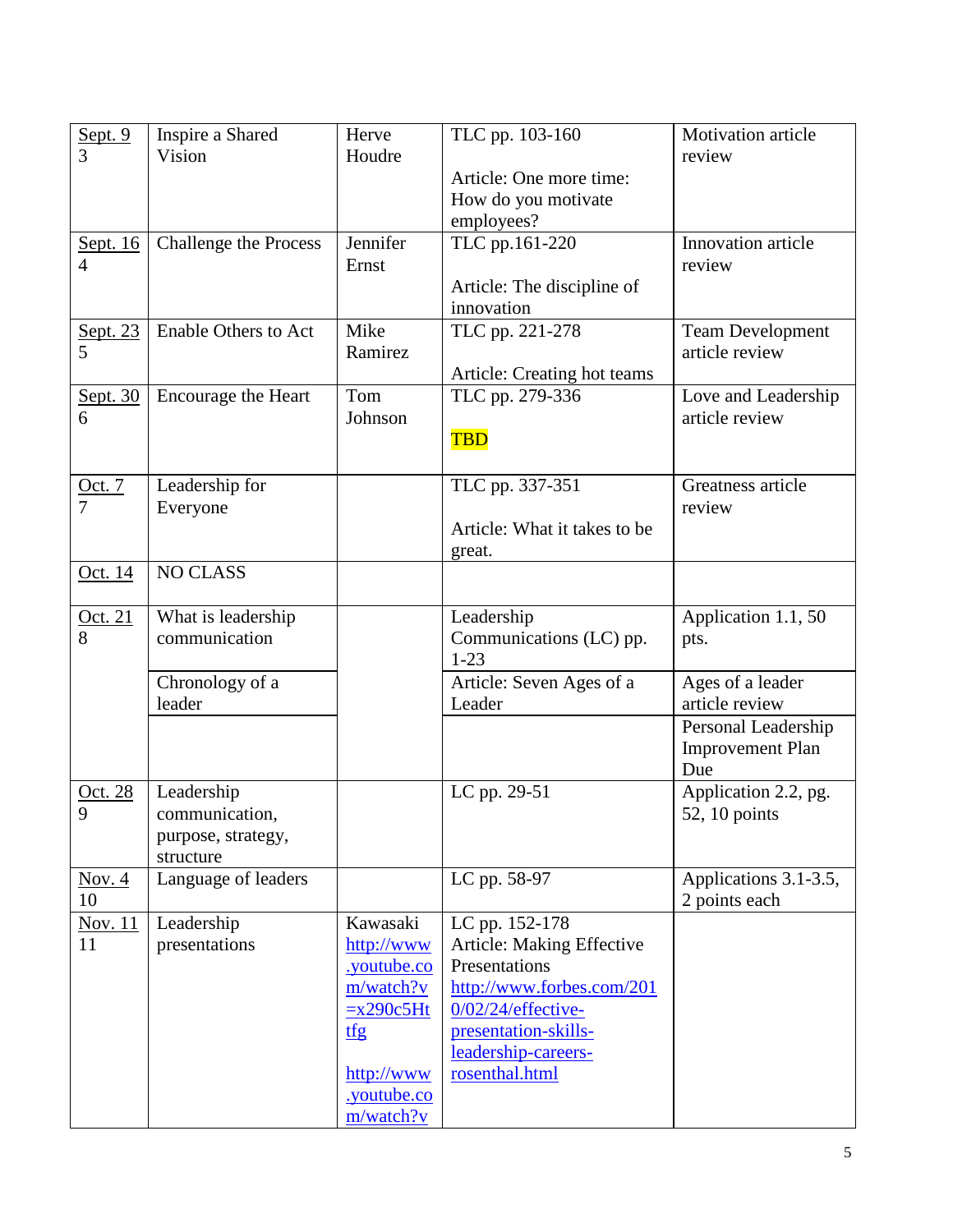|               |                                                       | M13SObff<br>$\overline{0g}$ |                                                                                                                                                                                          |                                             |
|---------------|-------------------------------------------------------|-----------------------------|------------------------------------------------------------------------------------------------------------------------------------------------------------------------------------------|---------------------------------------------|
| Nov. 18<br>12 | Emotional intelligence<br>and interpersonal<br>skills |                             | LC pp. 220-249                                                                                                                                                                           |                                             |
|               |                                                       |                             | Article: Building the<br>Emotional Intelligence of<br>Groups<br>http://www.talentfactor.nl/p<br>ublicaties/Building The E<br>motional Intelligence of G<br>roups HBR spring 2008.p<br>df | Emotional<br>Intelligence article<br>review |
| Nov. 25<br>13 | Meetings: Leadership<br>and productivity              |                             | LC pp. 279-301                                                                                                                                                                           |                                             |
| Dec. $2$      | <b>High Performance</b><br>Teams                      |                             | LC pp. 305-335                                                                                                                                                                           |                                             |